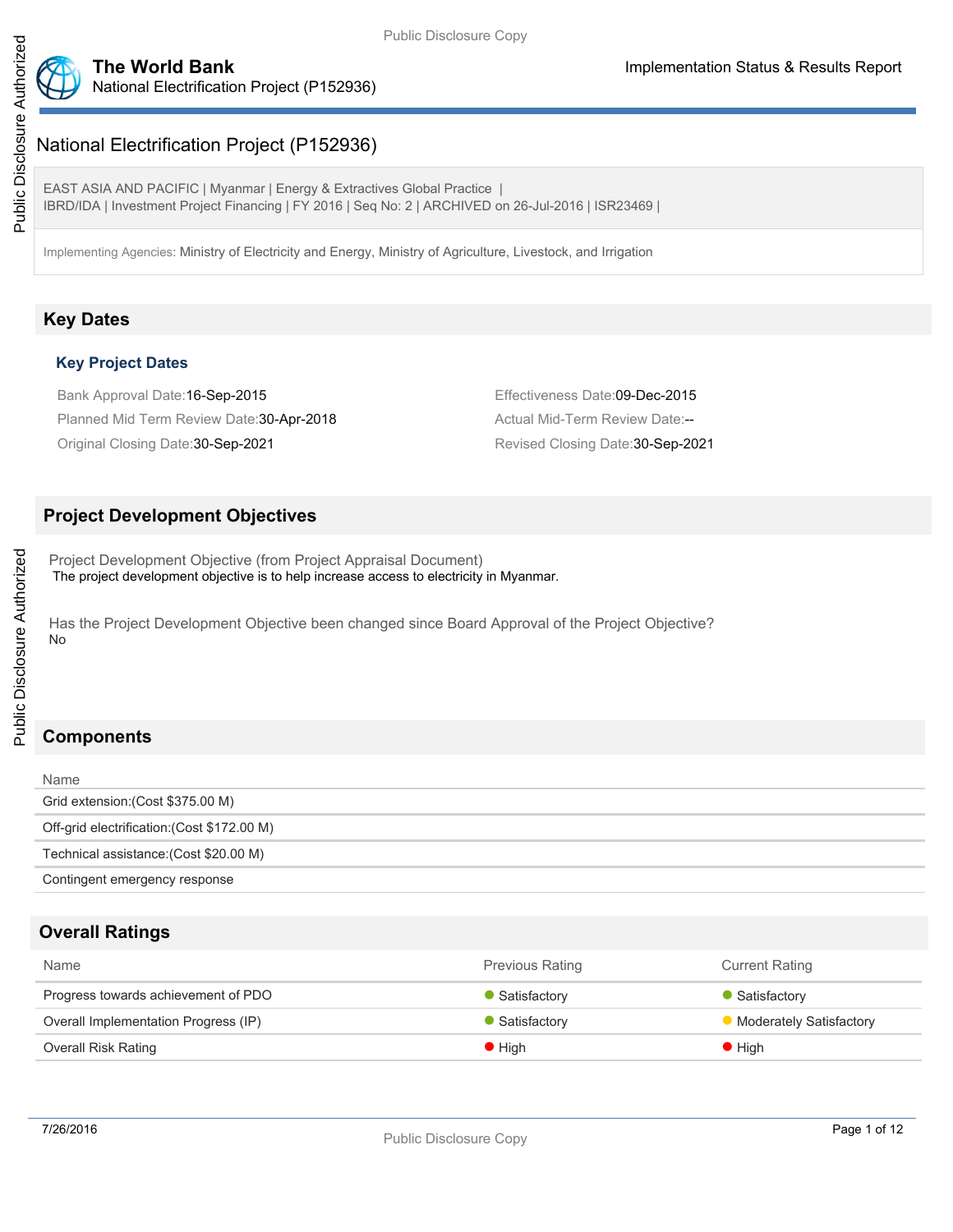

## **Implementation Status and Key Decisions**

Implementation is proceeding satisfactorily overall. Under the new Government which took office in April 2016, the grid component is the responsibility of the Ministry of Energy and Electricity (MOEE) and the off-grid component is the responsibility of the new Ministry of Agriculture, Livestock and Irrigation (MOALI). The first ICB package on solar PV systems for rural households and public institutions was launched in March and 354 bids were opened in mid-May 2016. The key challenges remain the low institutional capacity, and potential delay in decision making, as the new Ministry's senior management settles in. The Bank team will continue to provide intensive supervision support to the implementing agencies.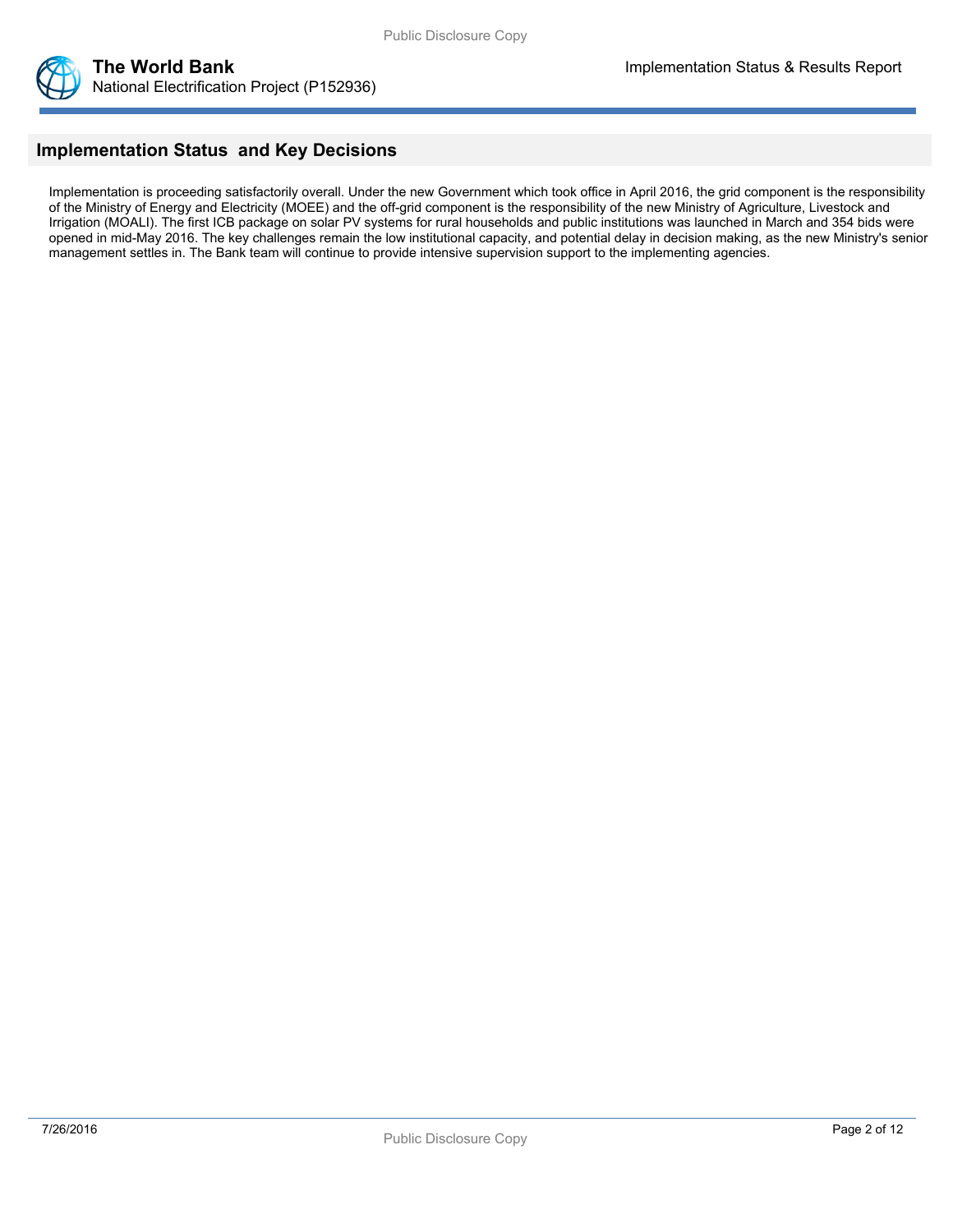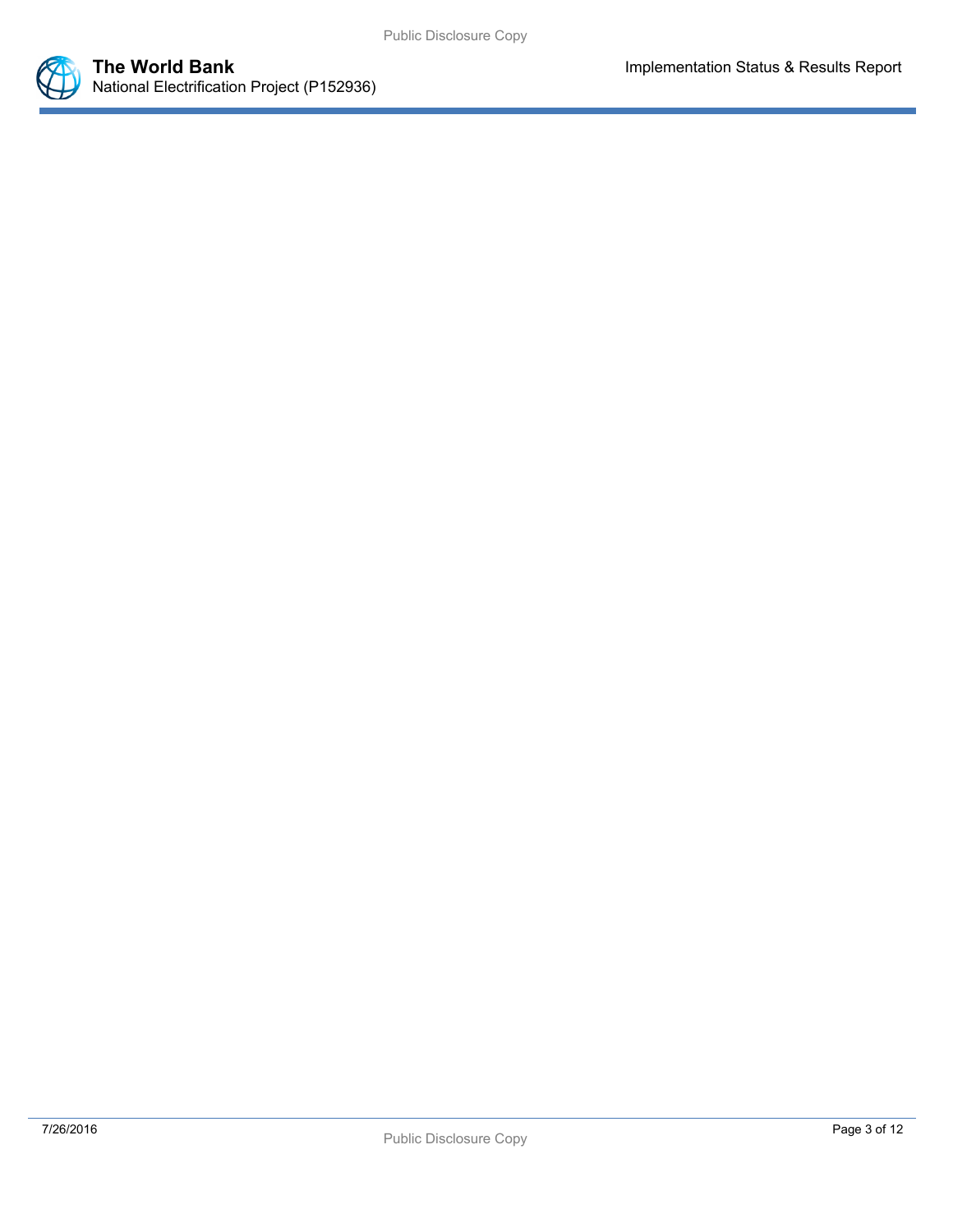

# **Risks**

### **Systematic Operations Risk-rating Tool**

| <b>Political and Governance</b><br>$\bullet$ High<br>$\bullet$ High<br>$\bullet$ High<br>Macroeconomic<br>• Moderate<br>• Moderate<br>• Moderate | <b>Risk Category</b> | Rating at Approval | <b>Previous Rating</b> | <b>Current Rating</b> |
|--------------------------------------------------------------------------------------------------------------------------------------------------|----------------------|--------------------|------------------------|-----------------------|
|                                                                                                                                                  |                      |                    |                        |                       |
|                                                                                                                                                  |                      |                    |                        |                       |
| Sector Strategies and Policies<br>$\bullet$ High<br>$\bullet$ High<br>$\bullet$ High                                                             |                      |                    |                        |                       |
| Technical Design of Project or Program<br>$\bullet$ High<br>$\bullet$ High<br>$\bullet$ High                                                     |                      |                    |                        |                       |
| Institutional Capacity for Implementation and<br>$\bullet$ High<br>$\bullet$ High<br>$\bullet$ High<br>Sustainability                            |                      |                    |                        |                       |
| Fiduciary<br>$\bullet$ High<br>$\bullet$ High<br>$\bullet$ High                                                                                  |                      |                    |                        |                       |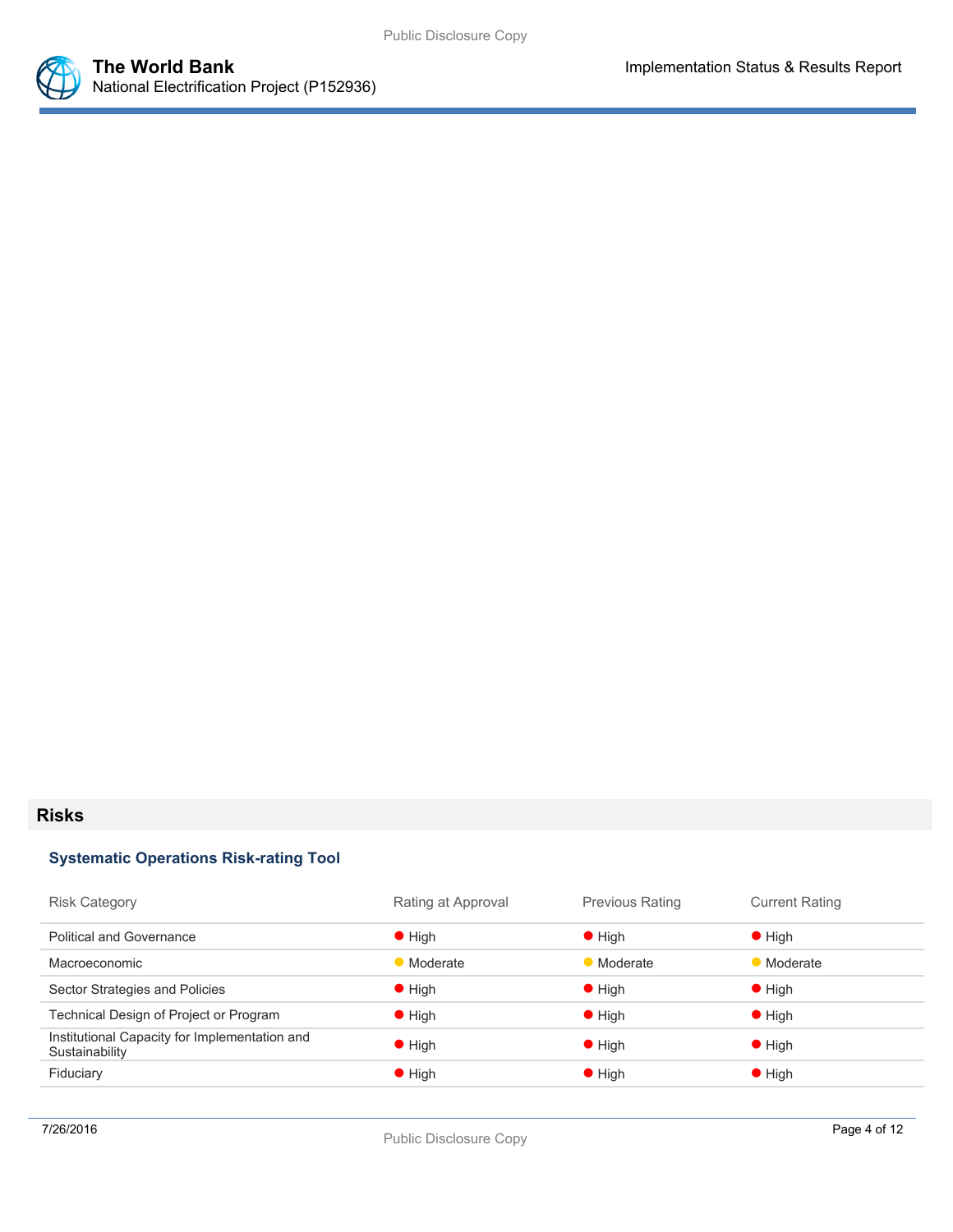



| <b>Environment and Social</b> | • Substantial  | Substantial    | Substantial    |
|-------------------------------|----------------|----------------|----------------|
| Stakeholders                  | • Substantial  | Substantial    | Substantial    |
| Other                         | $-$            | $- -$          | $- -$          |
| Overall                       | $\bullet$ High | $\bullet$ High | $\bullet$ High |
|                               |                |                |                |

# **Results**

# **Project Development Objective Indicators**

| ► People provided with access to electricity by household connections (Number, Core) |                 |                   |                  |             |  |
|--------------------------------------------------------------------------------------|-----------------|-------------------|------------------|-------------|--|
|                                                                                      | <b>Baseline</b> | Actual (Previous) | Actual (Current) | End Target  |  |
| Value                                                                                | 0.00            | 0.00              | 0.00             | 6210000.00  |  |
| Date                                                                                 | 16-Sep-2015     | 04-Nov-2015       | 13-Jul-2016      | 31-Mar-2021 |  |
|                                                                                      |                 |                   |                  |             |  |

| The position of the lec. by hhold conn.—Offgrid/minigrid–Any source except only renewable (Number, Core Breakdown) |                 |                   |                  |             |  |
|--------------------------------------------------------------------------------------------------------------------|-----------------|-------------------|------------------|-------------|--|
|                                                                                                                    | <b>Baseline</b> | Actual (Previous) | Actual (Current) | End Target  |  |
| Value                                                                                                              | 0.00            | 0.00              | 0.00             | 177500.00   |  |
| Date                                                                                                               | 16-Sep-2015     | 04-Nov-2015       | $13 -$ Jul-2016  | 31-Mar-2021 |  |
|                                                                                                                    |                 |                   |                  |             |  |

| A People provided with access to electricity by hhold connections-Grid (Number, Core Breakdown) |                 |                   |                  |             |  |
|-------------------------------------------------------------------------------------------------|-----------------|-------------------|------------------|-------------|--|
|                                                                                                 | <b>Baseline</b> | Actual (Previous) | Actual (Current) | End Target  |  |
| Value                                                                                           | 0.00            | 0.00              | 0.00             | 3750000.00  |  |
| Date                                                                                            | 16-Sep-2015     | 04-Nov-2015       | 13-Jul-2016      | 31-Mar-2021 |  |
|                                                                                                 |                 |                   |                  |             |  |

| The provided wth elec. by hhold conn.–Offgrid/minigrid–Only renewable sources (Number, Core Breakdown) |                 |                   |                  |            |  |  |
|--------------------------------------------------------------------------------------------------------|-----------------|-------------------|------------------|------------|--|--|
|                                                                                                        | <b>Baseline</b> | Actual (Previous) | Actual (Current) | End Target |  |  |
| Value                                                                                                  | 0.00            | 0.00              | 0.00             | 2282500.00 |  |  |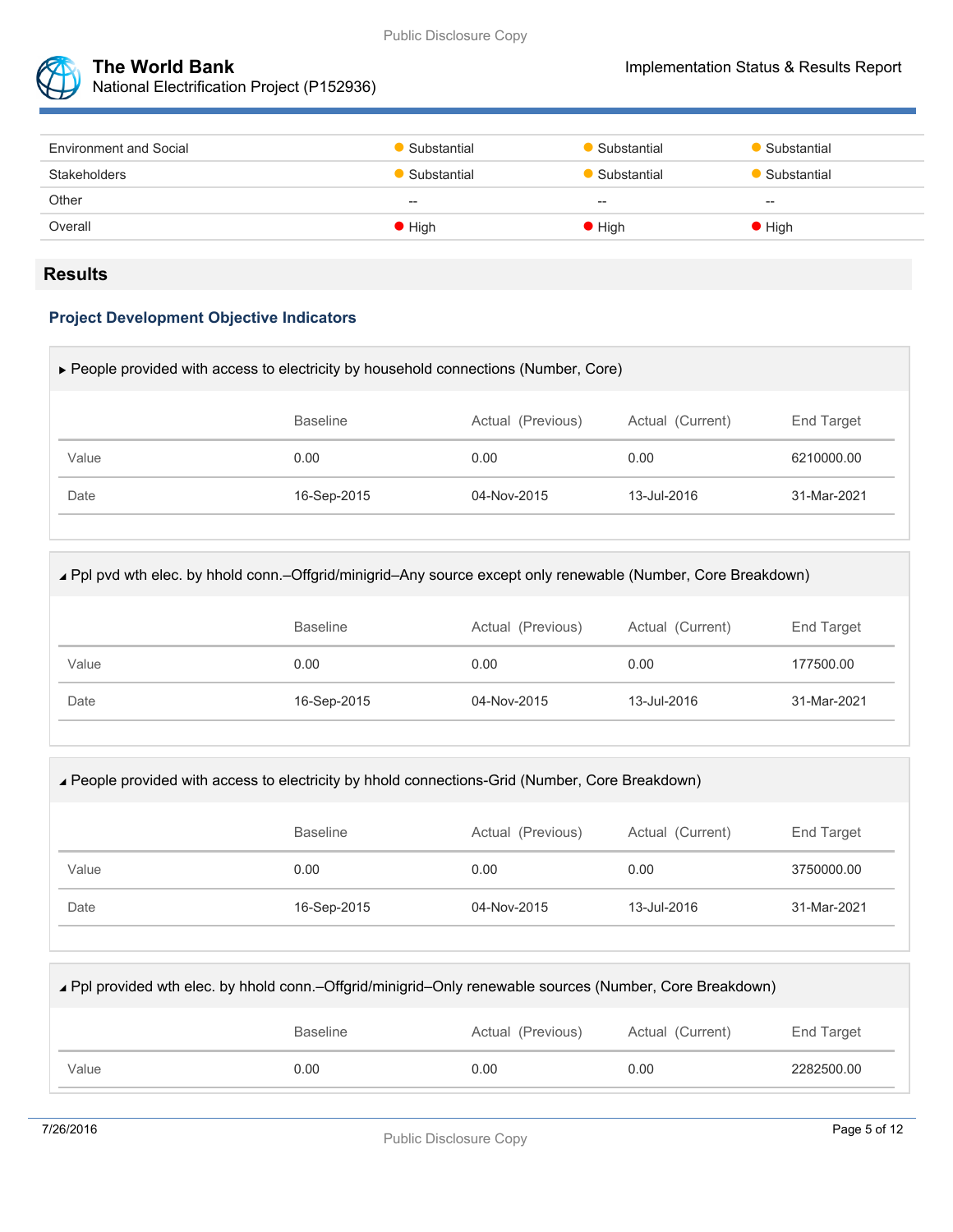



| Date | 16-Sep-2015                                        | 04-Nov-2015       | 13-Jul-2016      | 31-Mar-2021 |
|------|----------------------------------------------------|-------------------|------------------|-------------|
|      |                                                    |                   |                  |             |
|      |                                                    |                   |                  |             |
|      |                                                    |                   |                  |             |
|      |                                                    |                   |                  |             |
|      |                                                    |                   |                  |             |
|      | ▲ Female Beneficiaries (Number, Custom Supplement) |                   |                  |             |
|      |                                                    |                   |                  |             |
|      | <b>Baseline</b>                                    | Actual (Previous) | Actual (Current) | End Target  |

Value 0.00 0.00 0.00 3216000.00

# Community electricity connections constructed under the project (Number, Core)

|       | <b>Baseline</b> | Actual (Previous) | Actual (Current) | End Target  |
|-------|-----------------|-------------------|------------------|-------------|
| Value | 0.00            | 0.00              | 0.00             | 23000.00    |
| Date  | 16-Sep-2015     | 04-Nov-2015       | 13-Jul-2016      | 31-Mar-2021 |

#### Community electricity connections constructed –Grid (Number, Core Breakdown)

|       | <b>Baseline</b> | Actual (Previous) | Actual (Current) | End Target  |
|-------|-----------------|-------------------|------------------|-------------|
| Value | 0.00            | $- -$             | 0.00             | 11600.00    |
| Date  | 16-Sep-2015     | $- -$             | 13-Jul-2016      | 31-Mar-2021 |
|       |                 |                   |                  |             |

Community elec. connections constructed–Offgrid/minigrid–Only renewable sources (Number, Core Breakdown)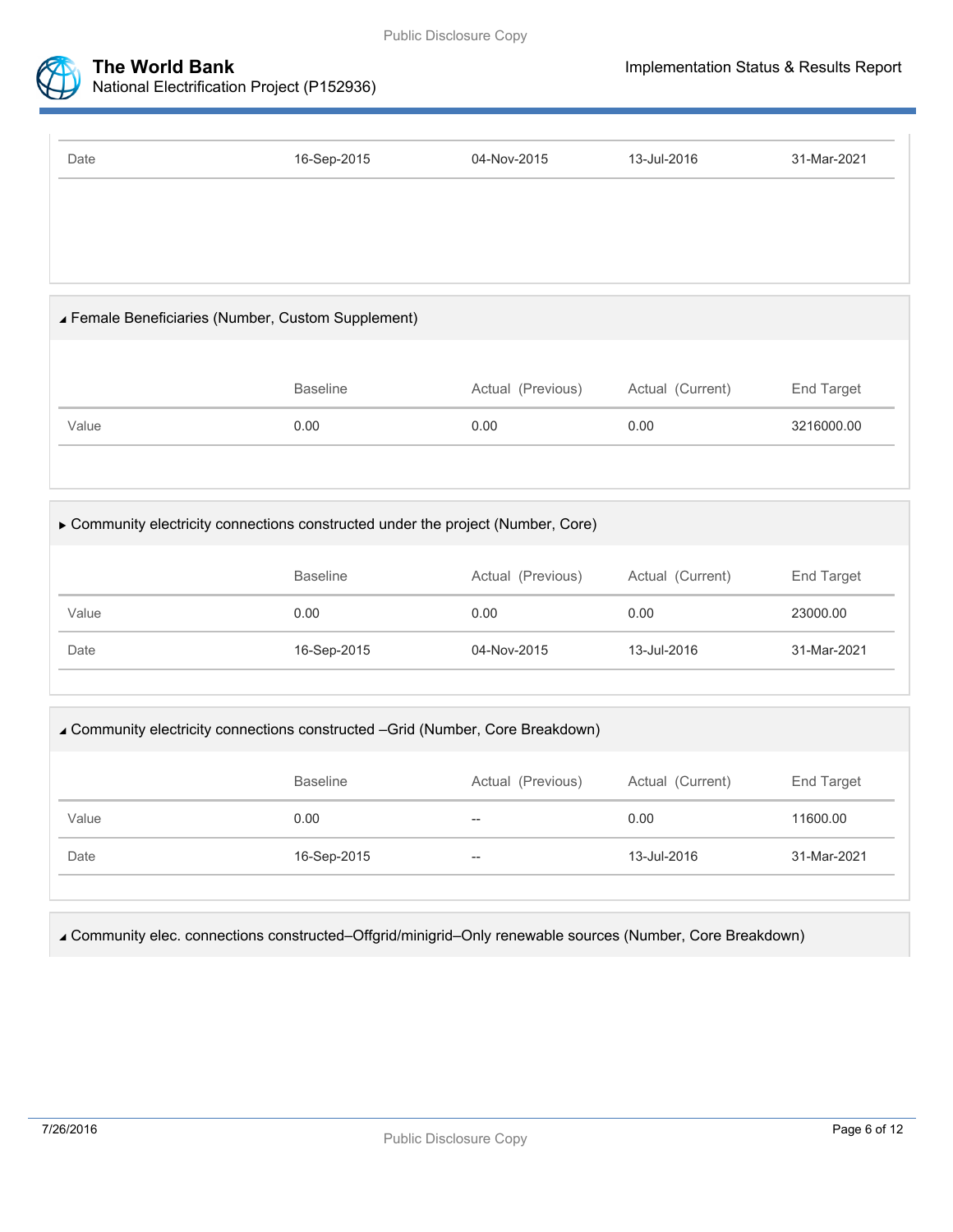

|       | <b>Baseline</b> | Actual (Previous)        | Actual (Current) | End Target  |
|-------|-----------------|--------------------------|------------------|-------------|
| Value | 0.00            | $\overline{\phantom{m}}$ | 0.00             | 11400.00    |
| Date  | 16-Sep-2015     | $\overline{\phantom{m}}$ | 13-Jul-2016      | 31-Mar-2021 |

#### Public lighting - grid (Number, Custom)

|       | <b>Baseline</b> | Actual (Previous) | Actual (Current) | End Target  |
|-------|-----------------|-------------------|------------------|-------------|
| Value | 0.00            | 0.00              | 0.00             | 132000.00   |
| Date  | 16-Sep-2015     | 04-Nov-2015       | 13-Jul-2016      | 31-Mar-2021 |

# Public lighting - off-grid (Number, Custom) Baseline **Actual (Previous)** Actual (Current) End Target Value 0.00 0.00 0.00 19000.00 Date 16-Sep-2015 04-Nov-2015 13-Jul-2016 31-Mar-2021

#### Overall Comments

### **Intermediate Results Indicators**

| $\triangleright$ Distribution lines constructed or rehabilitated under the project (Kilometers, Core) |                   |                  |             |  |  |
|-------------------------------------------------------------------------------------------------------|-------------------|------------------|-------------|--|--|
| <b>Baseline</b>                                                                                       | Actual (Previous) | Actual (Current) | End Target  |  |  |
| 0.00                                                                                                  | 0.00              | 0.00             | 20700.00    |  |  |
| 16-Sep-2015                                                                                           | 04-Nov-2015       | 13-Jul-2016      | 31-Mar-2021 |  |  |
|                                                                                                       |                   |                  |             |  |  |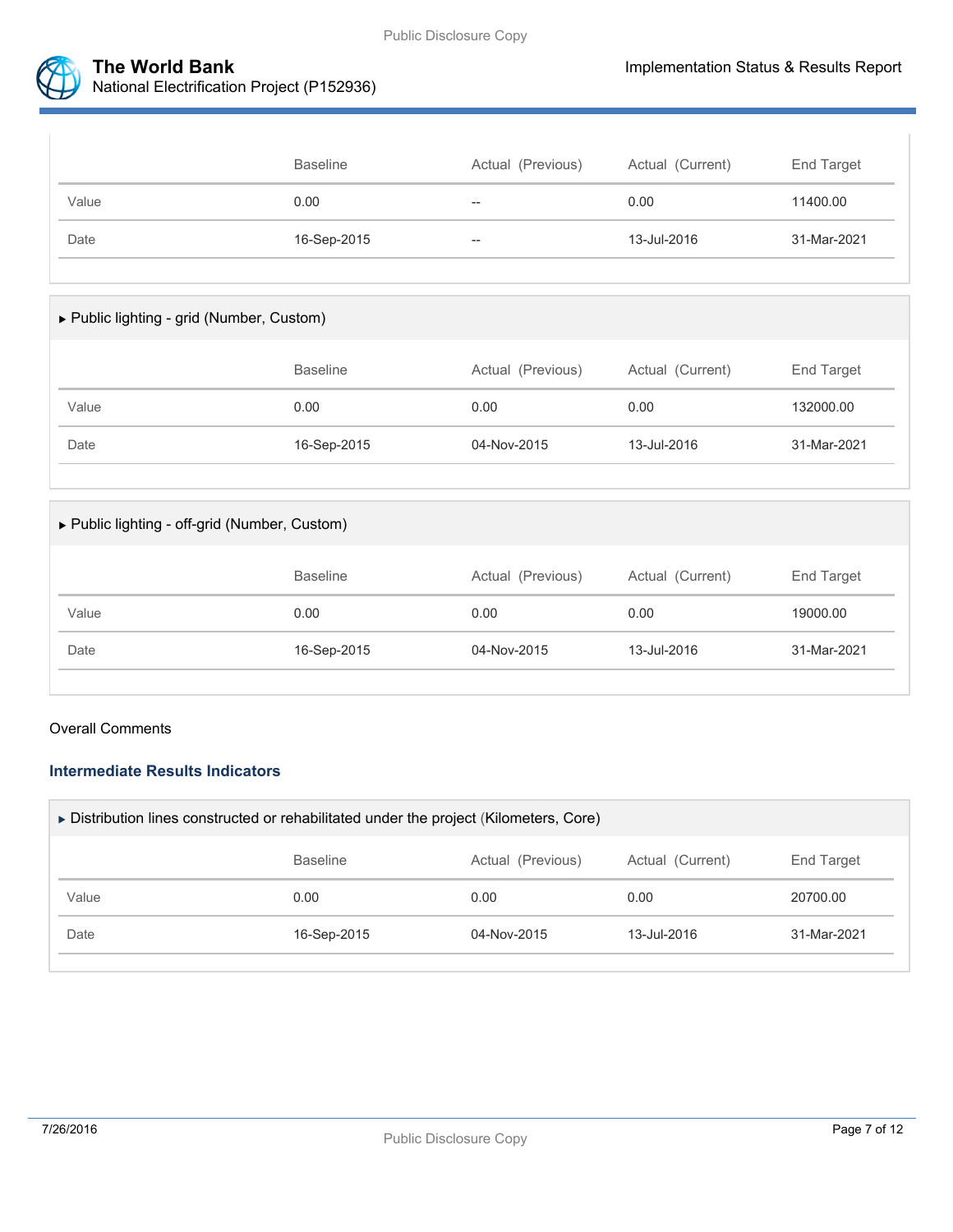

| ⊿ Distribution lines constructed under the project (Kilometers, Core Breakdown) |                 |                   |                  |             |  |
|---------------------------------------------------------------------------------|-----------------|-------------------|------------------|-------------|--|
|                                                                                 | <b>Baseline</b> | Actual (Previous) | Actual (Current) | End Target  |  |
| Value                                                                           | 0.00            | 0.00              | 0.00             | 20700.00    |  |
| Date                                                                            | 16-Sep-2015     | $04 - Nov-2015$   | $13 -$ Jul-2016  | 31-Mar-2021 |  |

| ⊿ Distribution lines rehabilitated under the project (Kilometers, Core Breakdown) |                 |                   |                  |             |  |
|-----------------------------------------------------------------------------------|-----------------|-------------------|------------------|-------------|--|
|                                                                                   | <b>Baseline</b> | Actual (Previous) | Actual (Current) | End Target  |  |
| Value                                                                             | 0.00            | 0.00              | 0.00             | 0.00        |  |
| Date                                                                              | 16-Sep-2015     | $04 - Nov-2015$   | 13-Jul-2016      | 31-Mar-2021 |  |

| Transformers installed (Kilovolt-Amphere(KVA), Custom) |                 |                   |                  |                   |  |
|--------------------------------------------------------|-----------------|-------------------|------------------|-------------------|--|
|                                                        | <b>Baseline</b> | Actual (Previous) | Actual (Current) | <b>End Target</b> |  |
| Value                                                  | 0.00            | 0.00              | 0.00             | 772000.00         |  |
| Date                                                   | 16-Sep-2015     | 04-Nov-2015       | 13-Jul-2016      | 31-Mar-2021       |  |
|                                                        |                 |                   |                  |                   |  |

| ► Households connected to grid electricity (Number, Custom) |                 |                   |                  |                   |  |
|-------------------------------------------------------------|-----------------|-------------------|------------------|-------------------|--|
|                                                             | <b>Baseline</b> | Actual (Previous) | Actual (Current) | <b>End Target</b> |  |
| Value                                                       | 0.00            | --                | 0.00             | 750000.00         |  |
| Date                                                        | 16-Sep-2015     | --                | 13-Jul-2016      | 31-Mar-2021       |  |
|                                                             |                 |                   |                  |                   |  |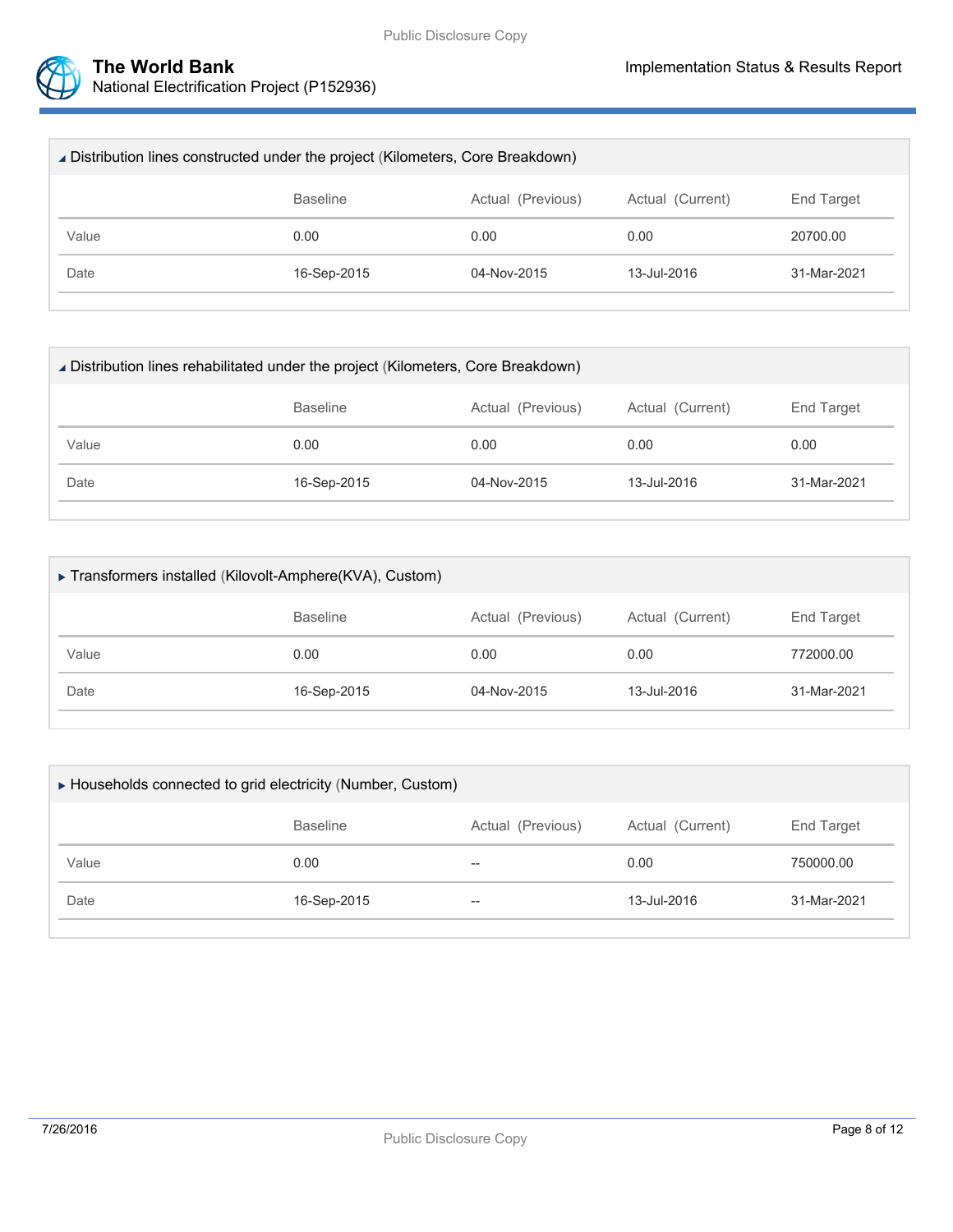

| Greenhouse gas reductions (grid) kt CO2e (Number, Custom) |                 |                   |                  |             |  |
|-----------------------------------------------------------|-----------------|-------------------|------------------|-------------|--|
|                                                           | <b>Baseline</b> | Actual (Previous) | Actual (Current) | End Target  |  |
| Value                                                     | 0.00            | 0.00              | 0.00             | 305.00      |  |
| Date                                                      | 16-Sep-2015     | 04-Nov-2015       | 13-Jul-2016      | 31-Mar-2021 |  |
|                                                           |                 |                   |                  |             |  |

| ► Households served with solar (Number, Custom) |                 |                   |                  |             |  |
|-------------------------------------------------|-----------------|-------------------|------------------|-------------|--|
|                                                 | <b>Baseline</b> | Actual (Previous) | Actual (Current) | End Target  |  |
| Value                                           | 0.00            | $- -$             | 0.00             | 456500.00   |  |
| Date                                            | 16-Sep-2015     | $- -$             | 13-Jul-2016      | 31-Mar-2021 |  |
|                                                 |                 |                   |                  |             |  |

| ► Households connected to mini-grid (Number, Custom) |                 |                          |                  |             |  |
|------------------------------------------------------|-----------------|--------------------------|------------------|-------------|--|
|                                                      | <b>Baseline</b> | Actual (Previous)        | Actual (Current) | End Target  |  |
| Value                                                | 0.00            | $- -$                    | 0.00             | 35500.00    |  |
| Date                                                 | 16-Sep-2015     | $\overline{\phantom{m}}$ | 13-Jul-2016      | 31-Mar-2021 |  |
|                                                      |                 |                          |                  |             |  |

| ► Greenhouse gas reductions (solar home systems) -- ktCO2e (Number, Custom) |                 |                   |                  |             |  |
|-----------------------------------------------------------------------------|-----------------|-------------------|------------------|-------------|--|
|                                                                             | <b>Baseline</b> | Actual (Previous) | Actual (Current) | End Target  |  |
| Value                                                                       | 0.00            | 0.00              | 0.00             | 190.00      |  |
| Date                                                                        | 16-Sep-2015     | 04-Nov-2015       | 13-Jul-2016      | 31-Mar-2021 |  |
|                                                                             |                 |                   |                  |             |  |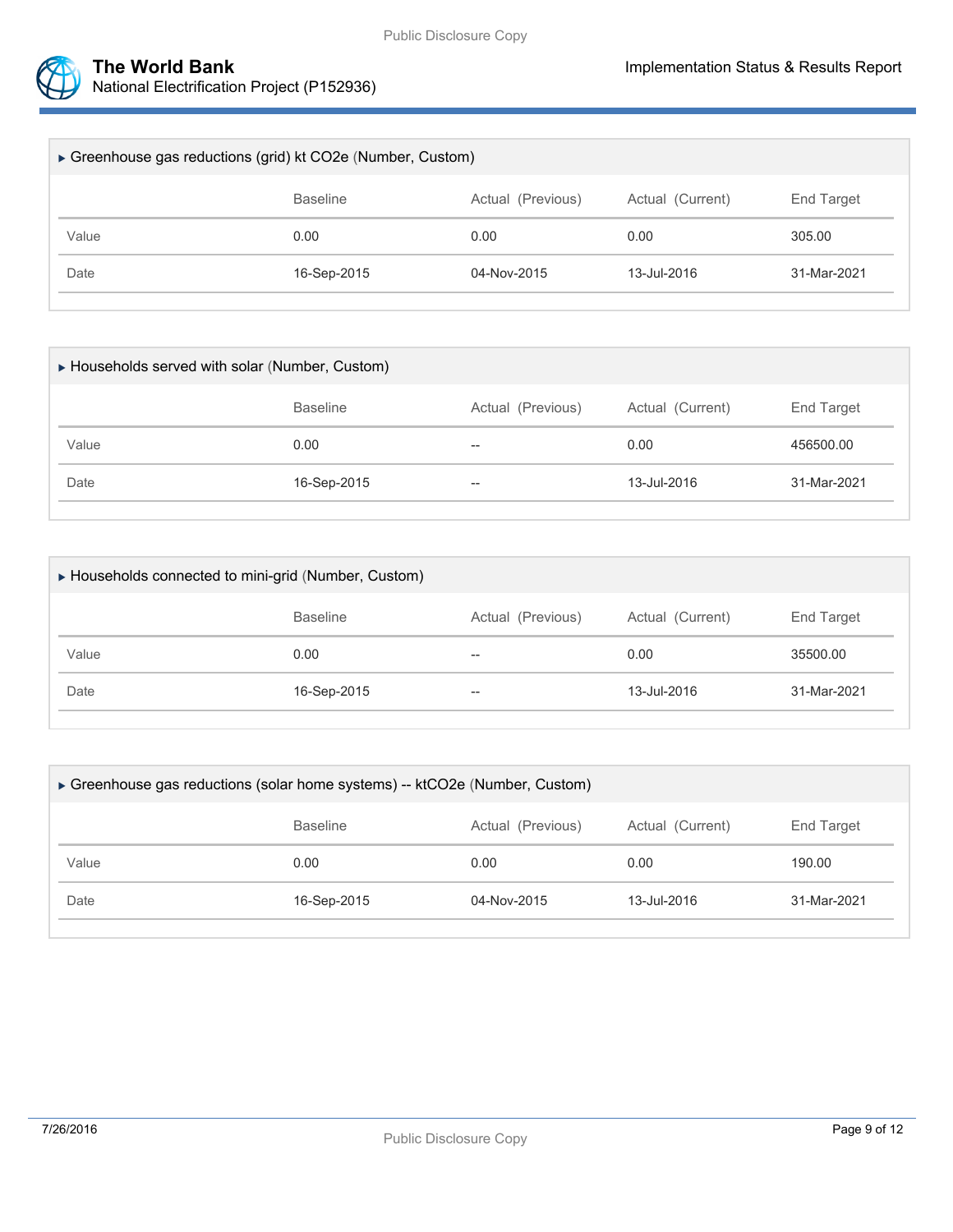

| ► National Electrification Executive Secretariat adequately staffed. (Percentage, Custom) |                 |                          |                  |             |  |
|-------------------------------------------------------------------------------------------|-----------------|--------------------------|------------------|-------------|--|
|                                                                                           | <b>Baseline</b> | Actual (Previous)        | Actual (Current) | End Target  |  |
| Value                                                                                     | 0.00            | $- -$                    | 0.00             | 100.00      |  |
| Date                                                                                      | 16-Sep-2015     | $\overline{\phantom{m}}$ | 13-Jul-2016      | 29-Dec-2017 |  |

#### **Comments**

Prior to the change of Government in April 2016, staff of the former Ministry of Electric Power served as the de facto secretariat of the National Electrification Executive Committee. The new government must re-establish the NEEC as soon as possible, given its important responsibility to provide overall strategic guidance and coordinate NEP implementation across ministries, and as required by the Financing Agreement.

#### People trained - grid (Number, Custom)

|       | <b>Baseline</b> | Actual (Previous)                     | Actual (Current) | End Target  |
|-------|-----------------|---------------------------------------|------------------|-------------|
| Value | 0.00            | $- -$                                 | 260.00           | 16500.00    |
| Date  | 16-Sep-2015     | $\hspace{0.05cm}$ – $\hspace{0.05cm}$ | 28-Apr-2016      | 31-Mar-2021 |

#### **Comments**

October 27, 2015. MOEP and World Bank co-organized a procurement outreach workshop in NPT on October 27, 2015 in NPT to familiarize local companies with Bank procurement guidelines and promote participation of local companies in upcoming ICB tenders. Approximately 260 participants, including 180 from local companies and 80 from various government agencies, attended the workshop.

#### People trained- Off-grid (Number, Custom)

|       | <b>Baseline</b> | Actual (Previous)        | Actual (Current) | End Target  |
|-------|-----------------|--------------------------|------------------|-------------|
| Value | 0.00            | $\overline{\phantom{m}}$ | 60.00            | 3900.00     |
| Date  | 16-Sep-2015     | $- -$                    | 29-Jan-2016      | 31-Dec-2021 |

**Comments** 

January 2016: ~30 staff of the off-grid PMO were trained in solar kit devices with representatives of IFC and ADB. December 4, 2015: ~30 staff of the off-grid PMO attended a workshop on technical specifications of solar photovoltaic home systems.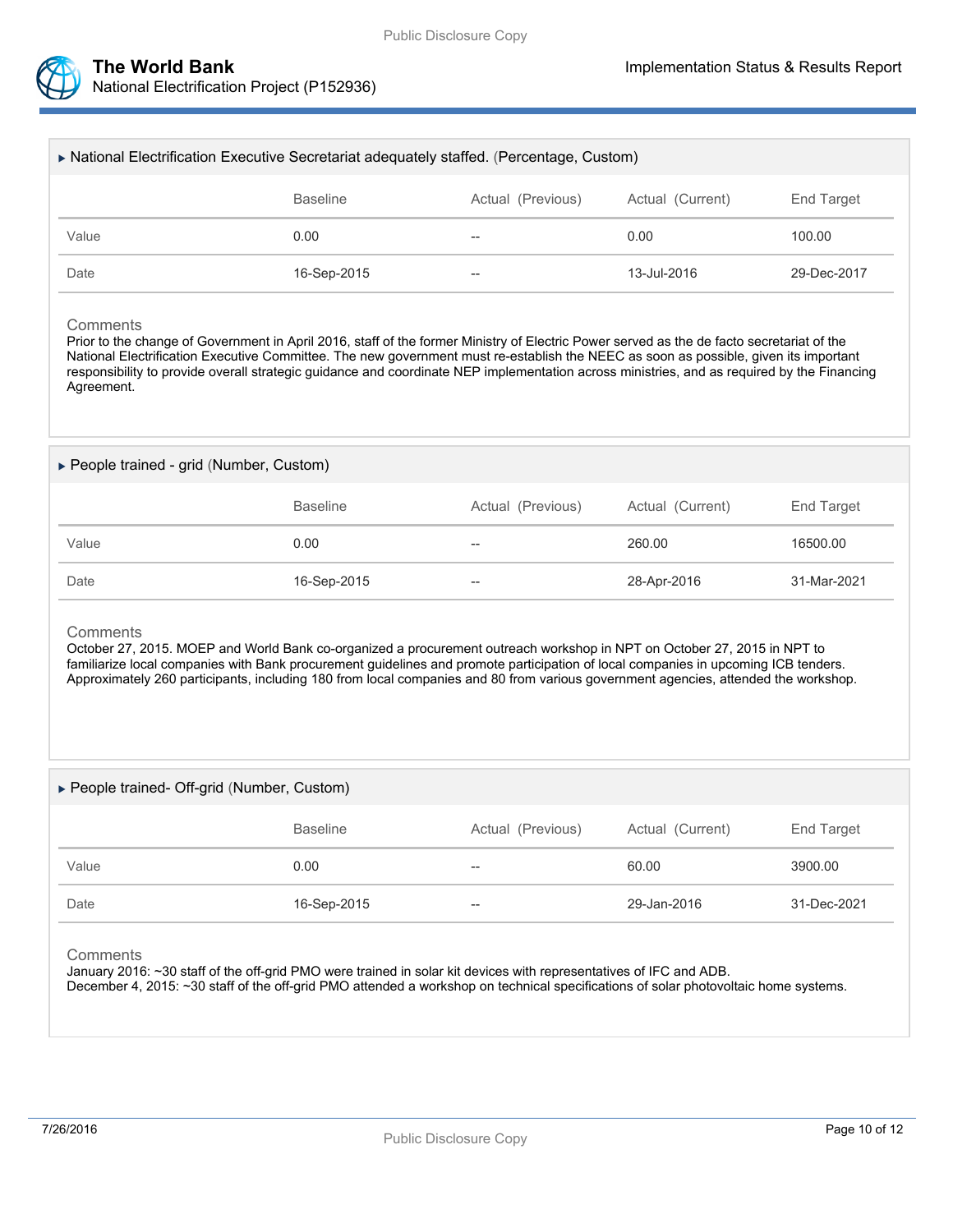

| ▶ Villages or wards where at least one public consultation is held: grid (Number, Custom) |                 |                          |                  |                   |  |  |
|-------------------------------------------------------------------------------------------|-----------------|--------------------------|------------------|-------------------|--|--|
|                                                                                           | <b>Baseline</b> | Actual (Previous)        | Actual (Current) | <b>End Target</b> |  |  |
| Value                                                                                     | 0.00            | $\overline{\phantom{m}}$ | 0.00             | 5300.00           |  |  |
| Date                                                                                      | 16-Sep-2015     | $-$                      | 28-Apr-2016      | 31-Mar-2021       |  |  |

#### **Comments**

The grid utilities have already engaged many beneficiary communities as part of the planning process for the grid extension's first phase. A formal count of public consultations for the purposes of monitoring and evaluation is to be applied by the PMO in coming months.

#### Villages where at least one public consultation is held: off-grid (Number, Custom)

|       | <b>Baseline</b> | Actual (Previous) | Actual (Current) | End Target  |
|-------|-----------------|-------------------|------------------|-------------|
| Value | 0.00            | 0.00              | 0.00             | 3800.00     |
| Date  | 16-Sep-2015     | 04-Nov-2015       | 28-Apr-2016      | 31-Mar-2021 |

#### **Comments**

The Department for Rural Development has already engaged many beneficiary communities as part of the planning process for off-grid electrification. A formal count of public consultations for the purposes of monitoring and evaluation is to be applied by the PMO in coming months.

#### Overall Comments

# **Data on Financial Performance**

#### **Disbursements (by loan)**

| Project                    | Loan/Credit/TF | <b>Status</b> | Currency      | Original | Revised      | Cancelled                 | Disbursed | Undisbursed        | Disbursed         |       |
|----------------------------|----------------|---------------|---------------|----------|--------------|---------------------------|-----------|--------------------|-------------------|-------|
| P152936                    | IDA-57270      | Effective     | <b>XDR</b>    | 286.90   | 286.90       | 0.00                      | 1.49      | 285.41             |                   | $1\%$ |
| <b>Key Dates (by loan)</b> |                |               |               |          |              |                           |           |                    |                   |       |
| Project                    | Loan/Credit/TF | <b>Status</b> | Approval Date |          | Signing Date | <b>Effectiveness Date</b> |           | Orig. Closing Date | Rev. Closing Date |       |
| P152936                    | IDA-57270      | Effective     | 16-Sep-2015   |          | 03-Nov-2015  | 09-Dec-2015               |           | 30-Sep-2021        | 30-Sep-2021       |       |

#### **Cumulative Disbursements**